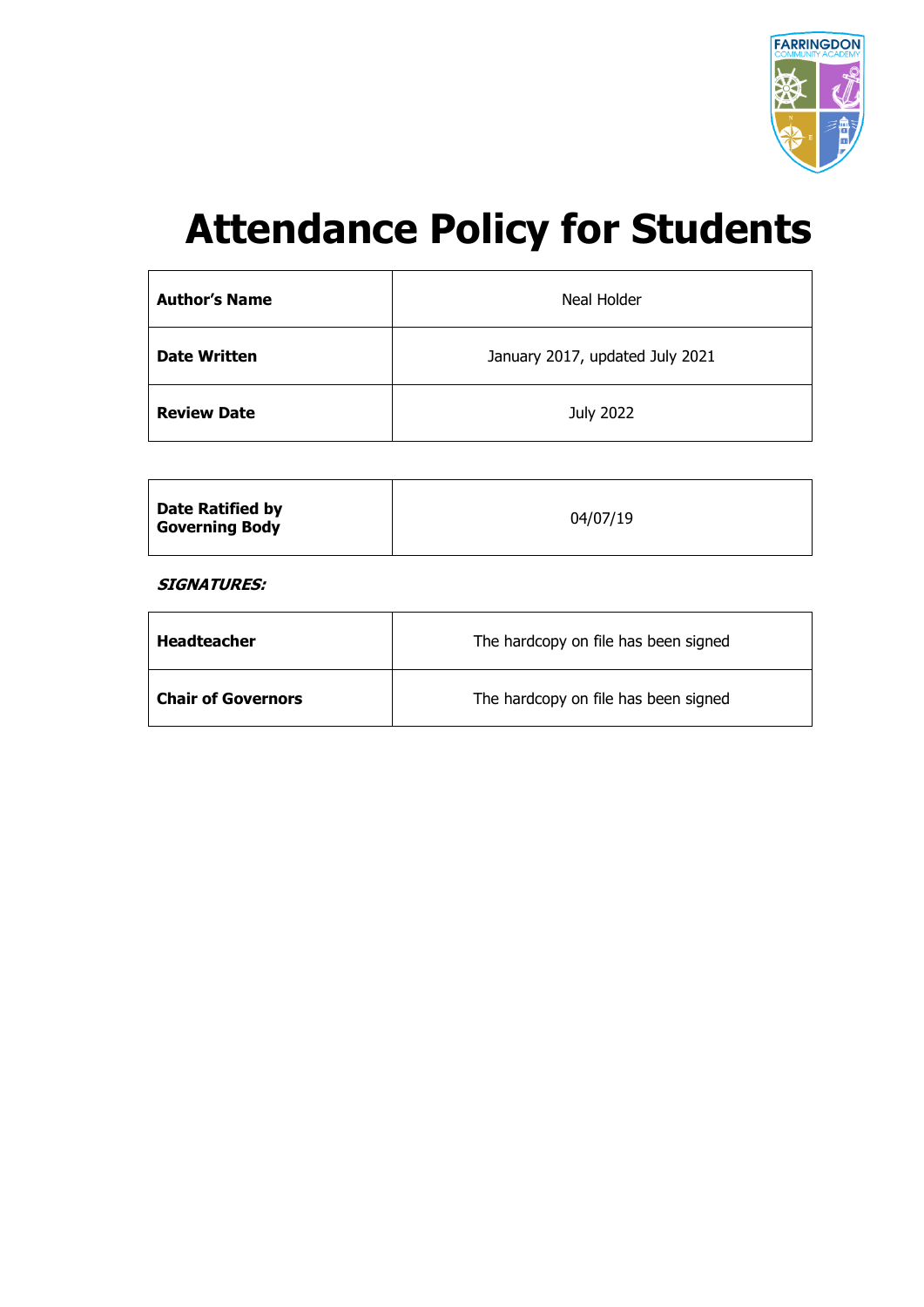Farringdon Community Academy believes that missing school is missing out. Without excellent levels of attendance students will be prevented from reaching their personal and academic potential. FCA will actively promote and encourage 100% attendance.

FCA employs resources including time, key staff, support services and attendance data to encourage maximum attendance and to identify and address attendance concerns.

Roles, routines and responsibilities are clearly identified and consistently applied.

Regular school attendance is extremely important. Without regular attendance the efforts of teachers and school will come to nothing. Pupils need to attend regularly if they are to take full advantage of the educational opportunities available to them.

## **What to do if your child has to be away?**

If a child is unfit for school, the parent or carer is required to contact the school on the first day of absence in person or by telephone. It is expected that parents or carers contact the school on each subsequent day of absence unless we are informed on the initial phone call that the absence will be of a specific length. This is our only way of knowing that a child has not gone missing since leaving home. If a parent fails to contact school by 9:00 a.m. they should expect a text message from the Academy Attendance Team during the morning of the first absence and each subsequent day unless a specific timescale has been given. This decision has been made to ensure the safety of the children. Parents will also receive a telephone call from their child's Head of Year should we not be informed of the reason for the child's absence.

Absence for reasons other than illness must be discussed with the school each time. Leave of absence may be granted in an emergency (e.g. bereavement) or for medical appointments that are unavoidable in school time, providing a written explanation is received.

If a child does not want to attend a school for any reason, it is important that parents and carers do not collude with the child by stating sickness as a reason of absence. Parents and carers must discuss the problem with the school at the first opportunity. The school will assess the situation and if necessary seek the support of appropriate agencies to resolve any difficulties.

## **What constitutes authorised and unauthorised absences?**

Authorised absences are those which the school agree are unavoidable, e.g. illness, family bereavement, visits or interviews, dates of religious observance etc and absence for which leave has been given, e.g. agreed holidays in exceptional circumstances, medical appointments etc.

Unauthorised absences are those which the school considers unreasonable, e.g. holidays taken in term time where there are no exceptional circumstances**,** truancy, excessive lateness, shopping, theatre visits, staying at home because brother/sister is ill etc. An absence is unauthorised until an acceptable written or verbal explanation is received. If no acceptable explanation is received in writing within one week of the absence, this absence will remain unauthorised.

It is for the school, not the parent or carer to decide whether the absence should be recorded as authorised or unauthorised on receipt of note. The submission of a note does not automatically register the absence as authorised. Where FCA has concerns over the amount of illness absence a child has, the parent or carer may be asked to provide medical evidence in order for FCA to authorise the absence. If this is the case, the parent or carer will be informed of this decision in writing.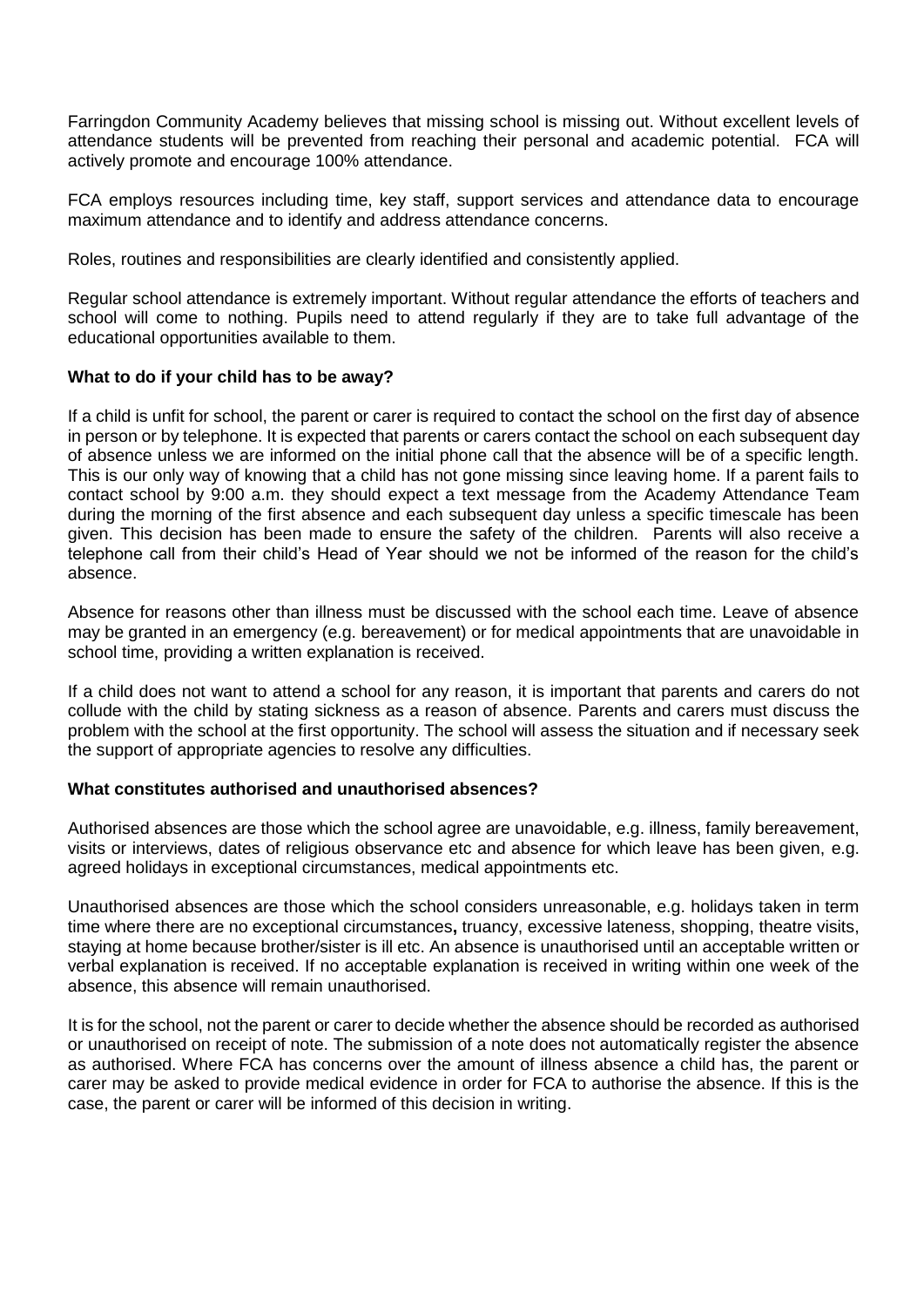# **Statutory Attendance Responsibilities**

There is a legal responsibility to have a morning and an afternoon registration.

The Academy will:

• Record and monitor attendance and absence. Legally we are required to do this twice each day;

• Use an electronic registration system to record and monitor attendance of all lessons during the school day to ensure the safety and welfare of all pupils;

• Record and monitor the punctuality of all students and, where necessary, inform parents of persistent lateness and apply appropriate consequences. Pupils arriving after registers are closed will be recorded as an unauthorised absence (U);

• Only authorise pupil absence in exceptional circumstances;

• Maintain strong home-school liaison to inform and support parents with their child's attendance. The Academy's Attendance Officer will follow up daily absences;

• Work closely with appropriate agencies where there are concerns regarding attendance;

• Help to investigate, identify and resolve any issues with children and their families which prevent full attendance at FCA and will do everything possible to help return students to full attendance;

• Promote the importance of attendance through weekly assemblies.

Parents should:

• Ensure their children arrive on time to the Academy with the correct equipment and full uniform;

• Be aware that any person who has the care of a child or who has parental responsibility is responsible for ensuring good attendance;

• Understand that a parent can offer an explanation for their child's absence but the law clearly states that it is the Head Teacher's decision as to whether it is felt the explanation offered by a parent for an absence is justified:

• Ensure that they are fully aware of school procedures.

# **Attendance Stages**

FCA use an online attendance monitoring system called A Star Attendance to monitor students' attendance to school. This system automatically detects when a student's attendance has dropped to a level which would cause concern. The attendance intervention levels are as follows:

# **Stage 1**

Criteria:

- 1. Student currently has an attendance percentage of 96% or below;
- 2. Student has had an absence in the previous ten school days.

The student will be monitored for the next 10 school days before moving to Stage 2 if they meet the criteria. If deemed appropriate, Stage 2 may be initiated before the end of the 10 day monitoring period.

# **Stage 2**

Criteria:

1. Student currently has an attendance percentage of 96% or below;

2. Student has absence in the previous ten school days and has previously been issued Stage 1.

The student will be monitored for the next 10 school days before moving to Stage 3 if improvement criteria is not met. If deemed appropriate, Stage 3 may be initiated before the end of the 10 day monitoring period.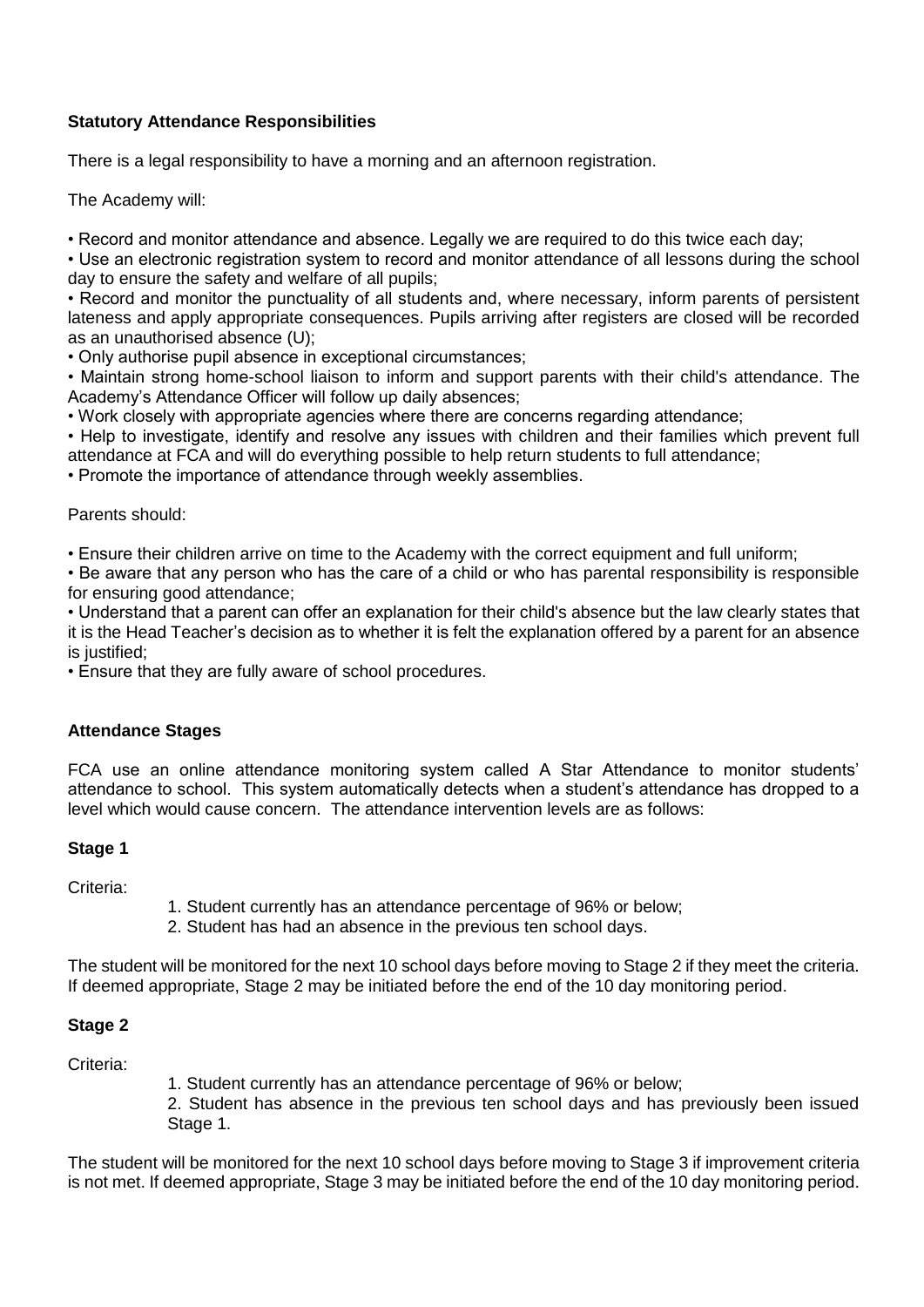# **Stage 3**

Criteria:

1. Student currently has an attendance percentage of 96% or below

2. Student has unauthorised absences codes in the previous ten school days and has previously been issued Stage 2.

Parent/s will be issued with an Attendance Action Plan.. The student's attendance will be monitored for twenty school days. If the pupil has further instances of unauthorised absence within the monitoring period, the student will be escalated to Stage 4. If no further unauthorised absences are recorded within the monitoring period, then the student will remain at Stage 3. If they have not had unauthorised absences during the twenty school days monitoring period, then the student will be de-escalated to Stage 2 and the above criteria for the suggested stage two table will be followed.

## **Stage 4**

Where attendance remains unsatisfactory, at 90% or below with at least 10 unauthorised sessions in the last 6 weeks a referral will be made to the Local Authority Attendance Team for consideration for enforcement action and legal proceedings will commence.

Please see the Appendix A for further details on the letters that may be sent in relation to your child's attendance.

## **Truancy**

It is the legal responsibility of parents/carers to ensure their child attends all lessons as required. Parents/carers will be informed by the Head of Year if their child has been identified as truanting from the Academy. Persistent cases may be referred to the LA Attendance Team who will issue a Penalty Notice.

• Students out of lessons without authorisation will be considered as truanting. Parents will receive a telephone call from the Head of Year or Attendance Team. It is the legal responsibility of parents to ensure that their children attend full time education and therefore attend all lessons.

• A detention will be set for all instances of truancy.

• Teachers who suspect truancy from lesson(s) should phone the Main Office immediately and alert the Attendance Team.

• In cases of confirmed/suspected truancy from lessons the Main Office will alert the Head of Year.

• Telephone calls will be made to inform parents/carers in cases of confirmed truancy.

• The Head of Year or Attendance Team will notify police in cases of off-site truancy where a young person is considered to be at risk of harm.

• If truancy continues to persist the Attendance Officer will refer the student to LA Attendance Team who will instigating legal procedures.

# **Welfare Checks**

Where a child is absent from school for an extended period of time or is receiving home tuition on behalf of the Local Authority we will arrange for the child to be seen by someone from the Pastoral Team on either a weekly or fortnightly basis depending on the reason for absence. This is to give the child the opportunity to check in with someone from the Academy, for the Academy to monitor the support in place still meets the child's needs, to offer further support if necessary and to check on the child's wellbeing.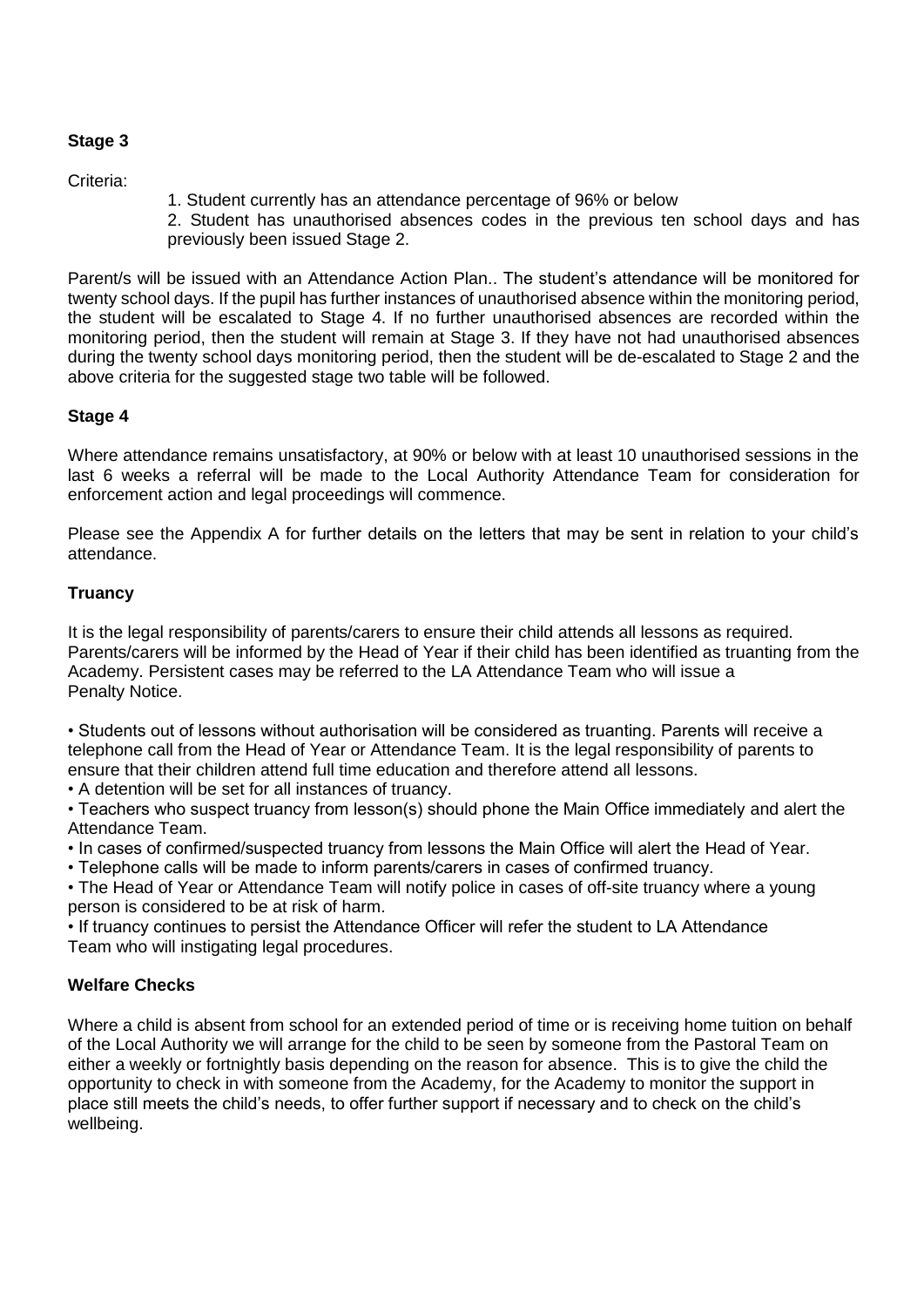## **Appointments**

Appointments – GP, dentist etc. that have to be made during school time should be notified to the school in writing, in advance. Where possible appointment cards should be brought into school and handed to the School Office. Appointment cards/texts can also be photographed and emailed directly to the Attendance Team at the following email address attendance@farringdonca.onmicrosoft.com. Wherever possible, appointments should be made outside of school hours. It is expected that wherever possible, the child attends school either side of the appointment time.

## **Special occasions/holidays**

In line with Government guidelines, students are not granted leave of absence unless there are exceptional circumstances. Any such absences are at the discretion of the Head Teacher. If parents wish for their child to have a leave of absence, they must complete a form giving details of the reason for the leave of absence and the length of time they will be absent for. This meeting must be arranged with the Attendance Team in advance of the required date. Please see Appendix B for the Leave of Absence Request form.

## **Elective Home Education**

Where a parent or carer elects for the child/children in their care to be home schooled, FCA. will follow the procedures set out by the Local Authority. School will follow the EST checklist for parents considering to home educate and then make a referral to the LA within 10 days. If the child is subject to a Care or Protection Plan Children's Services Social Care Team will be informed.

## **Off-Site Students**

A number of students are educated at other provisions during the school day. Arrangements are made with the provider to ensure that attendance is notified to the Academy's Attendance Team as early as possible within the session. If a student is transported to a provision from the Academy, the Academy will register their presence and it then is confirmed to FCA upon the students arrival at the provision. Students who have temporary or permanent placements at alternative education provisions and are classed as dual registered will be registered daily at the provision and confirmation of their attendance is given verbally by telephone or emailed to the Attendance Team either daily or at the end of the week. The provisions are asked to immediately contact parents and carers or use their own attendance officers to chase up any absence from the first day. e.g. Beacon of Light, The Link School. If a student is absent from a work placement, organised by the school, the employer is asked to notify the Attendance Team as soon as the absence is known. If the absence is known to the school, parents are contacted immediately via text message.

## **Children Missing from Education**

Should a child leave a Sunderland school without the school being advised (by the parent/carer) as to which new school the child is transferring to, the school will immediately notify the Attendance Team using the CME referral form. The Principal Inclusion Officer (Behaviour) co-ordinates, the identification, referral, tracking and engagement of children missing from education, through multi-agency working.

If a staff member is concerned that a child is missing from education, they must approach a Head of House, Attendance Officer or Deputy Headteacher who will complete the Children Missing from Education referral form and send it to [cme@sunderland.gov.uk.](mailto:cme@sunderland.gov.uk) Please see the Child Missing in Education Policy for further information. This is available on Academy's website.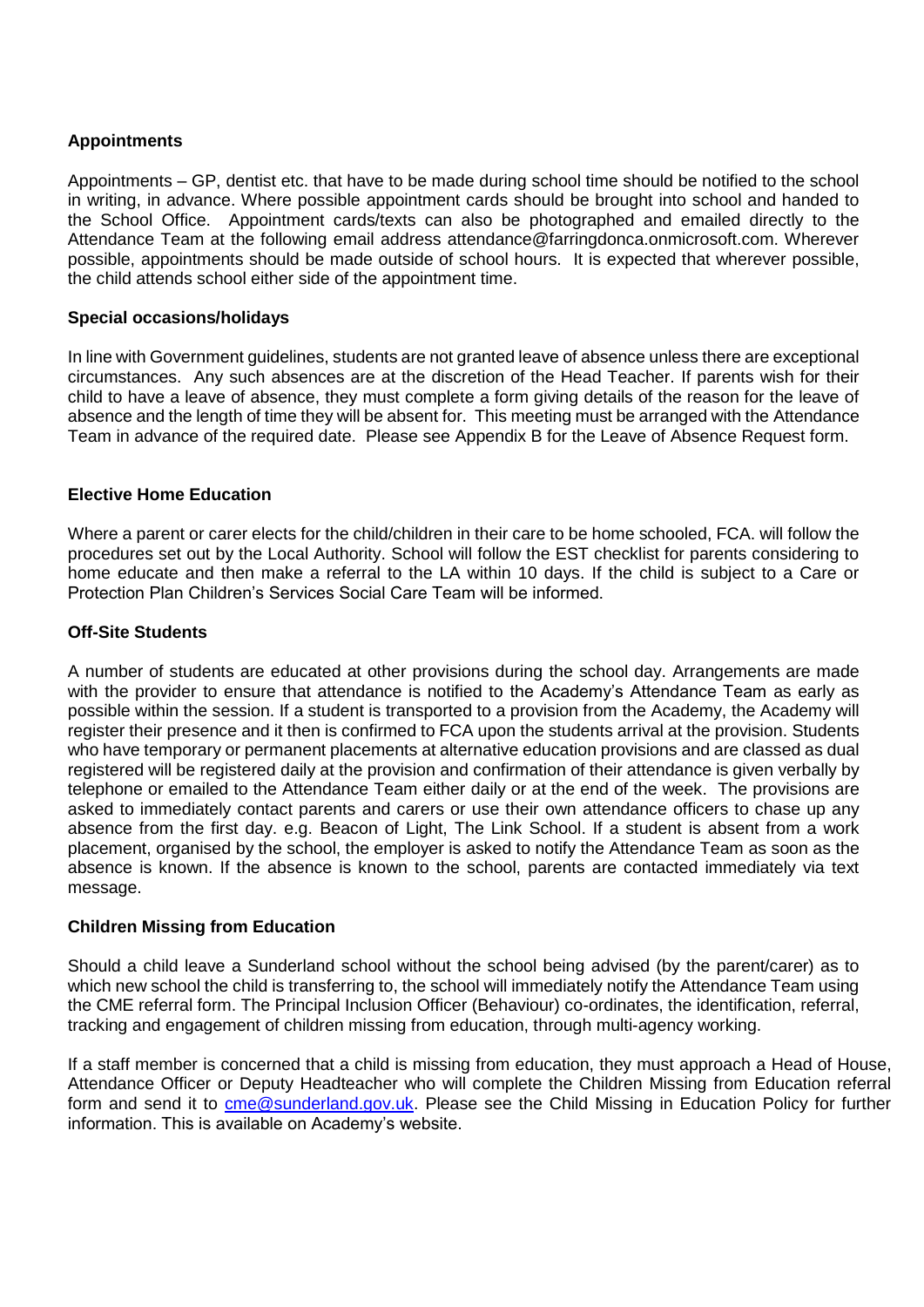#### **The Law**

The law states that it is the responsibility of the parent or carer to ensure that a child attends school regularly and on time. FCA work closely with the Local Authority and utilises all its sanctions to address unacceptable levels of attendance.

#### **Attendance Officer**

FCA employ their own Attendance Officers who are employed directly by the Academy. The Attendance Officers are based at Farringdon Community Academy and work with the feeder primary schools. The Attendance Officers are identifiable by name badge and are contactable through the direct line or via the email attendance@farringdonca.onmicrosoft.com.. Parents are to expect home visits, phone calls and letters in relation to attendance concerns. The Academy's Attendance Team will be completing home visits of absent students both authorised and unauthorised absences. FCA also has a service level agreement with Early Help through Together for Children for support with attendance concerns. Our named officer is Mr Denis Godfrey. He will have appropriate identification from both FCA and Together for Children.

#### **Fixed Penalty Notices**

FCA will utilise Fixed Penalty Notices where a student has unauthorised absences and/or where unauthorised holidays have been taken in term time (i.e. more than 10 consecutive days in an academic year). A Fixed Penalty Notice currently requires payment of £60 within 21 days or £120 within 28 days, and will result in prosecution in a Magistrates Court if unpaid.

#### **Attendance Rewards**

At FCA we recognise children who have excellent attendance and will reward them for . This will form part of the end of term celebration assemblies.

This policy will be reviewed in July 2022 or sooner should any changes occur.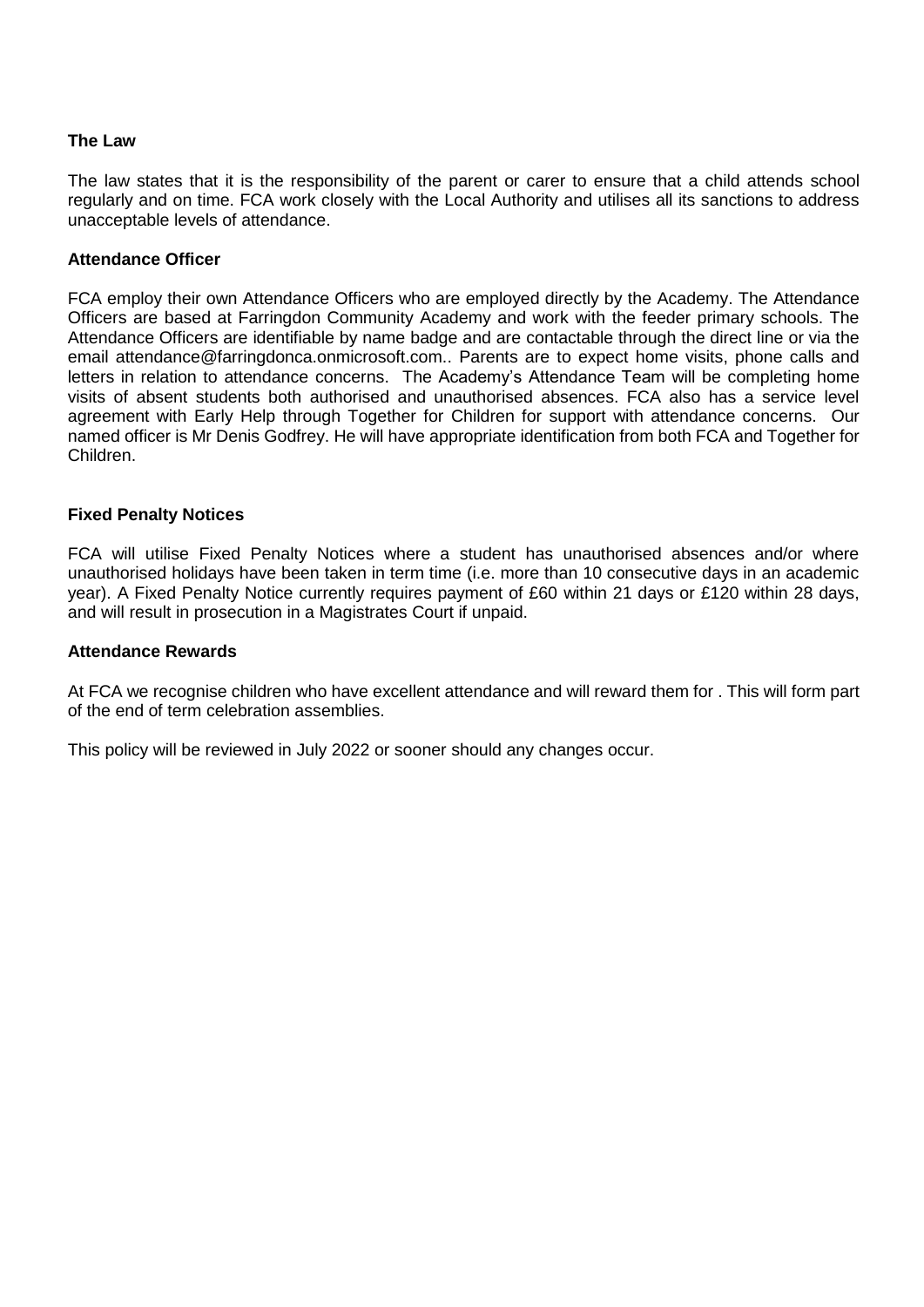## **Appendices**

#### **Appendix A**

Stage One Letter

Date

XXXX **XXXXXX** XXXXXXXX **XXXXXX** 

**Name: Class:** 

**Initial Attendance Concerns Attendance Period:** 

Dear

As you are aware Farringdon Community Academy uses the traffic light initiative to monitor the attendance of pupils. As part of our commitment to improving the attainment of our pupils we formally monitor attendance to identify any pupil whose attendance causes concern. We then issue a first letter to register our concern with parents/carers.



During this routine monitoring of attendance, we have noticed that Name's attendance is currently XX%. This is below the expected level of attendance.

At Farringdon Community Academy we value and reward good attendance as research shows that your child is more likely to achieve their academic attainment if they have a good attendance record. The information below illustrates the impact that poor attendance can have on your child's educational success.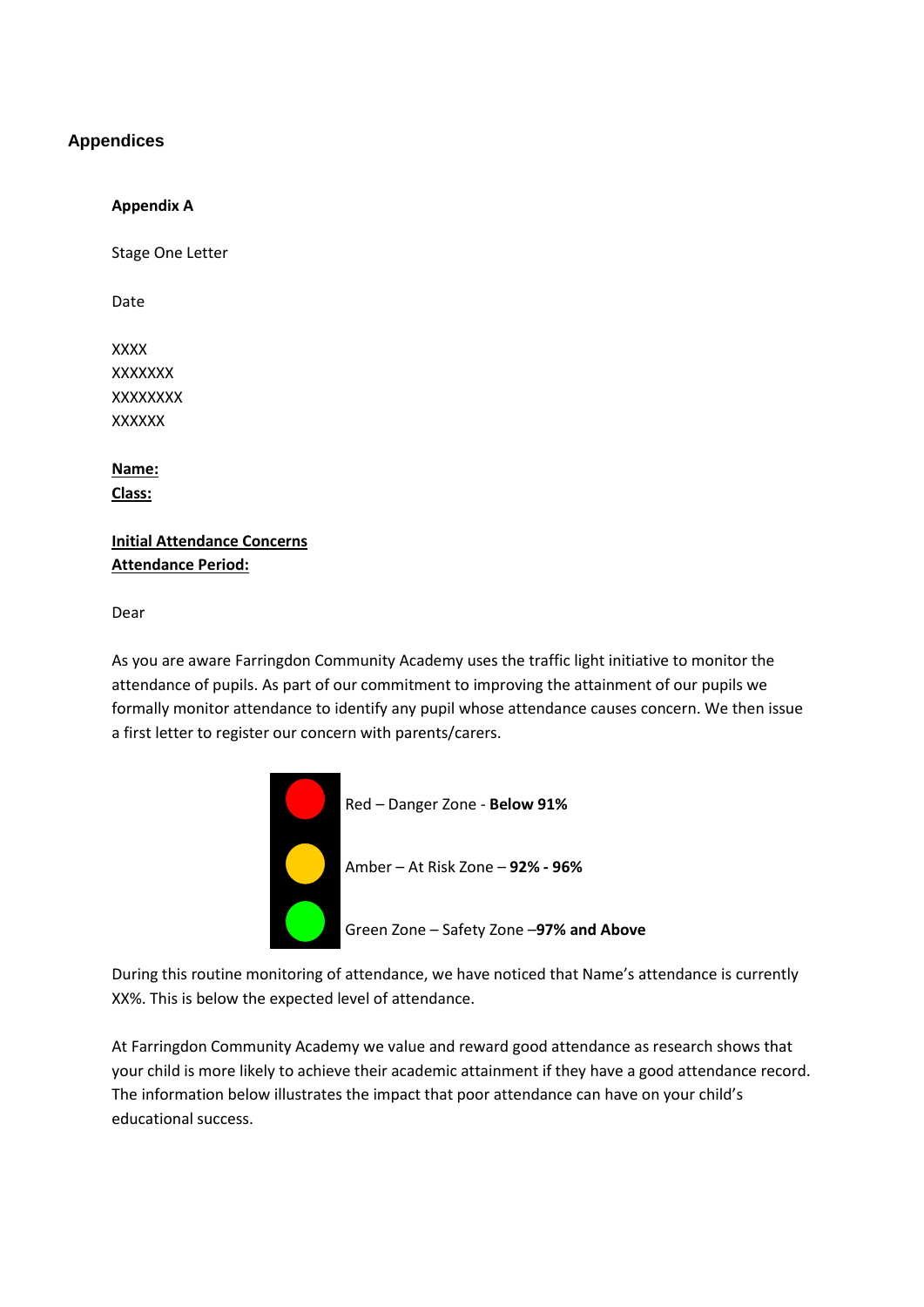#### **Above 97%: Less than 6 days absence a year**

Pupils in this group will almost certainly get the best grades they can, leading to better prospects for the future. Pupils will also get into a habit of attending school which will help in the future.

#### **95%: 10 days absence a year**

Pupils in this group are likely to achieve good grades and form a habit of attending school regularly. Pupils who take a 10-day holiday during term time every year can only ever achieve 95% attendance.

#### **92%: 15 days absence a year**

Pupils in this group are missing three weeks of school per year; it will be difficult for them to achieve their best. The school may consider referring pupils with this level of attendance to the Local Authority.

#### **90%: 19 days absence a year**

The Government classes pupils in this group as "Persistent Absentees" and it will be almost impossible for them to keep up with work. Parents of pupils in this group could also face the possibility of legal action being taken by the Local Authority.

Please ensure that over the coming weeks your child's attendance improves to meet the minimum expected level of 97%.

We can support you and your child around any attendance issues you may have therefore please do not hesitate to contact the Attendance Team on 0191 9171500, ext 290 or 291 should you wish to discuss this further.

Thank you for your cooperation and support with this matter.

Yours sincerely

Mr N. Holder Headteacher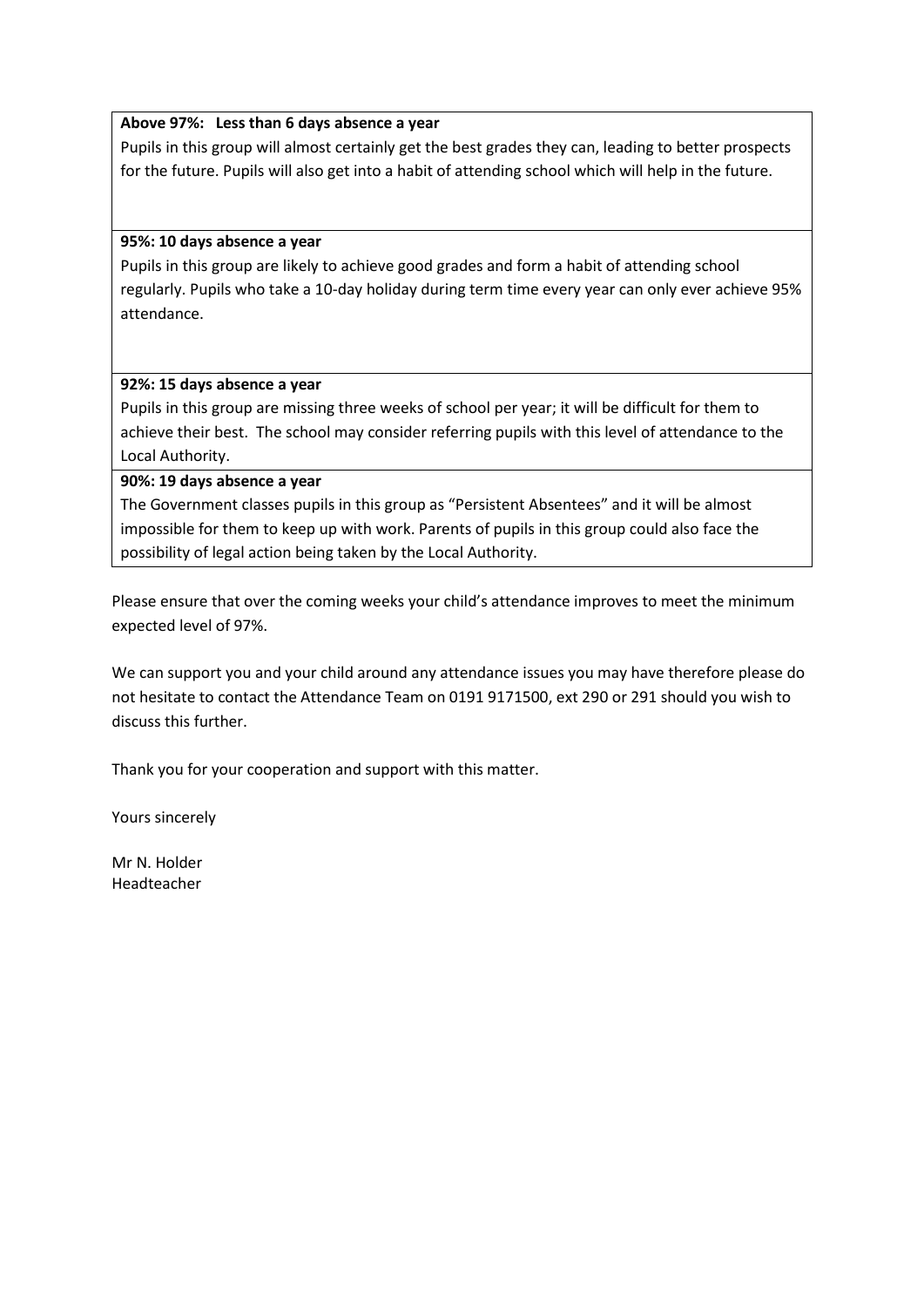Stage Two Letter

Date

**XXXXX XXXXXXXX XXXXXXXXX XXXXXX** 

**Name: Class:** 

# **Ongoing Attendance Concerns Attendance Period:**

Dear

As you are aware Farringdon Community Academy uses the traffic light initiative to monitor the attendance of pupils. Since we wrote to you, Name's attendance has failed to improve significantly and is now XX%, this includes XX occasions of unauthorised absence.

This is below the minimum expectation and is having an impact on your child's education. To put this into perspective 90% attendance is equivalent to missing 19 days of school per year.



Authorised absence means that school has given approval in advance for a pupil to be away from school or that the explanation offered afterwards by a parent/carer has been accepted. Decisions regarding the authorisation of absences are the responsibility of the Head Teacher. Unauthorised absences on your child's attendance record may mean that you are liable to incur a Fixed Penalty Notice or could face prosecution.

Due to the current level of absence please note that any future absences relating to illness and/or medical reasons will not be authorised without some additional assurances that the absences are unavoidable. Some examples of evidence that could be used are: Prescriptions, Appointment Cards, Doctor's Notes etc. If this evidence is not supplied, your child's absence will be recorded as an "unauthorised" absence.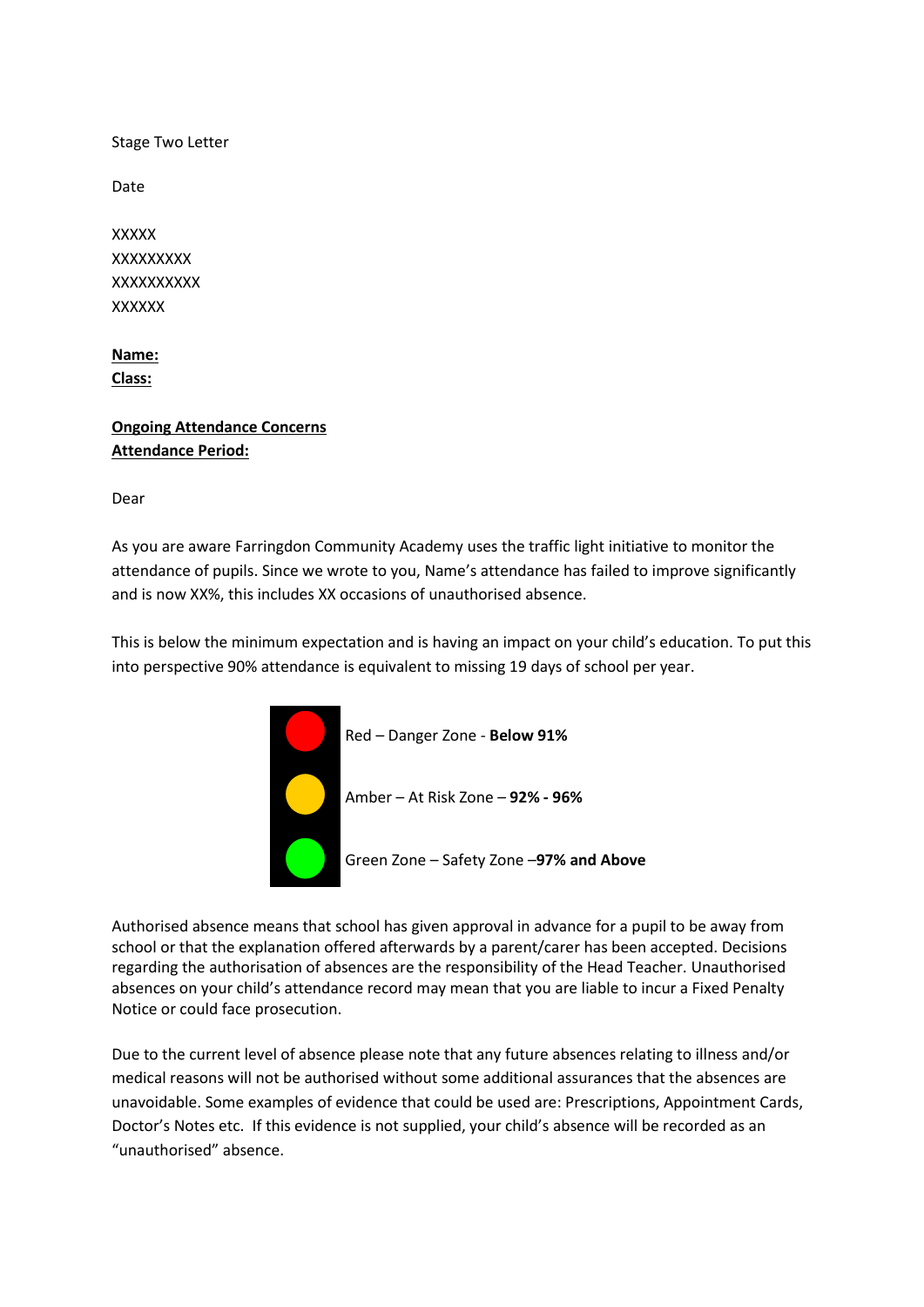Only in exceptional circumstances will low attending students not get monitored, these would-be children with medical conditions requiring repeat treatment or who have had a stay in hospital.

To support you and your child a parent survey has been attached to this letter. Please use this form as an opportunity to provide any further information that may help to understand your child's absence.

Please complete and return to the School Office as soon as possible.

We would appreciate your support to make sure your child's attendance improves. We will continue to monitor the situation and will be in touch again if it does not improve and this may lead to a referral to the Attendance Team.

We can support you and your child around any attendance issues you may have therefore please do not hesitate to contact the Attendance Team on 0191 9171500, ext 290 or 291 should you wish to discuss this further.

Thank you for your cooperation and support with this matter.

Yours sincerely

Mr N. Holder Headteacher

**Appendix C**

Stage 3 Letter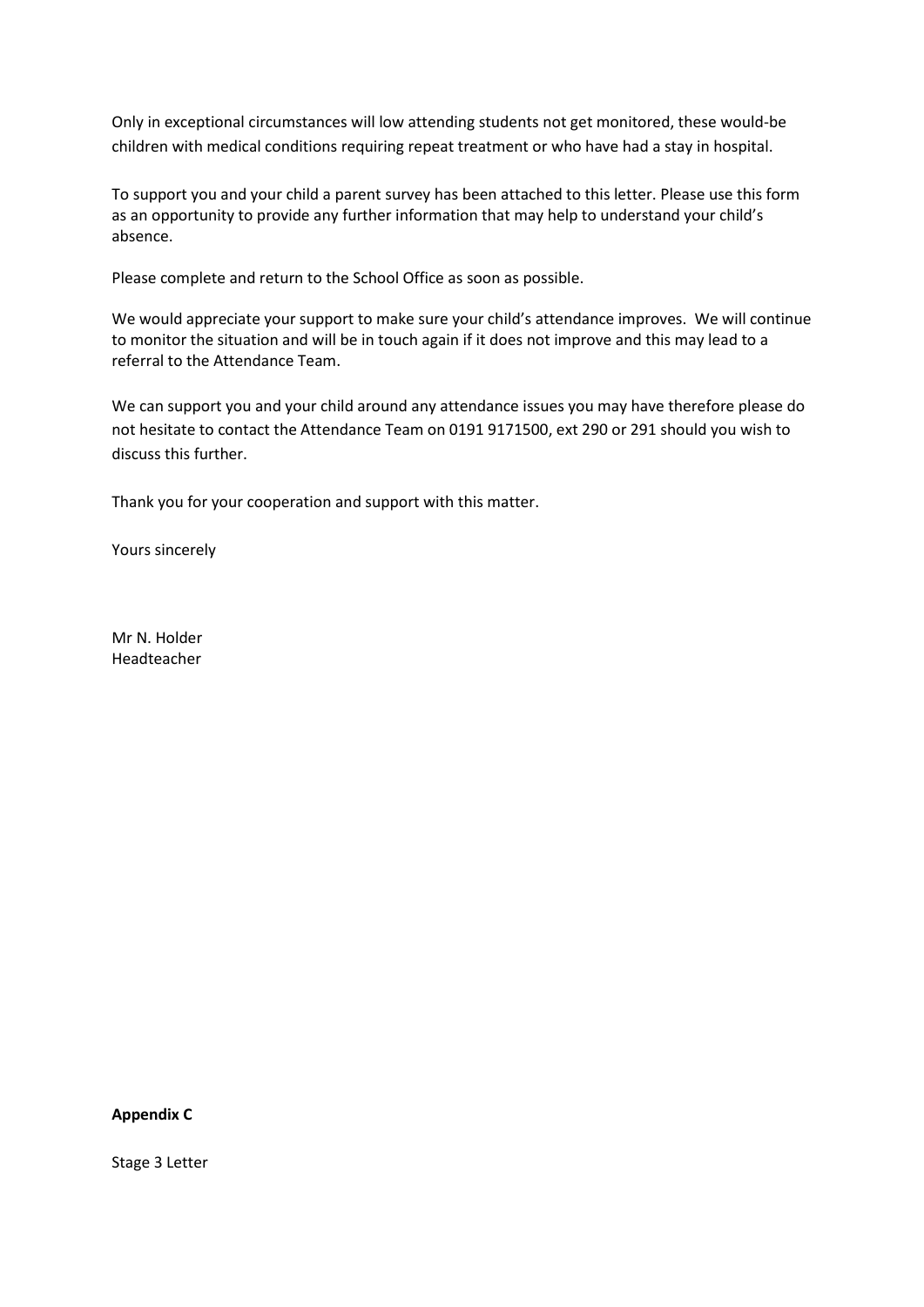#### DATE

XXXX **XXXXXXX** XXXXXXXX **XXXXXX** 

## **Name: Class:**

# **Serious Attendance Concerns Attendance Period:**

Dear XXXX,

As a parent/carer you have a legal responsibility to ensure that your child attends school regularly. As your child NAME has an unsatisfactory level of attendance, which is XX% and there have been XX sessions of unauthorised absence to date, attendance will be monitored for four school weeks from DATE to DATE.

# **During this monitoring period attendance and punctuality will be recorded daily. All Pupils will be expected to have 100% attendance unless medical evidence is provided.**

All children of compulsory school age who are registered pupils at a school must attend regularly and punctually. It is your responsibility as a parent to ensure this. Should your child fail to attend regularly and punctually the school may consider referral to the local authority.

The local authority has a duty to ensure that you fulfil your statutory responsibilities in relation to school attendance. You may be invited to answer questions under caution in accordance to the Police and Criminal Evidence Act 1984. The local Authority will then decide whether to take legal action against you which could mean applying for an Educational Supervision Order, issuing you with a penalty notice which is a fixed penalty fine or prosecuting you under Section 444 of the Education Act 1996. If you were found guilty, the maximum fine for the offence is £2,500 or up to 3 months' imprisonment.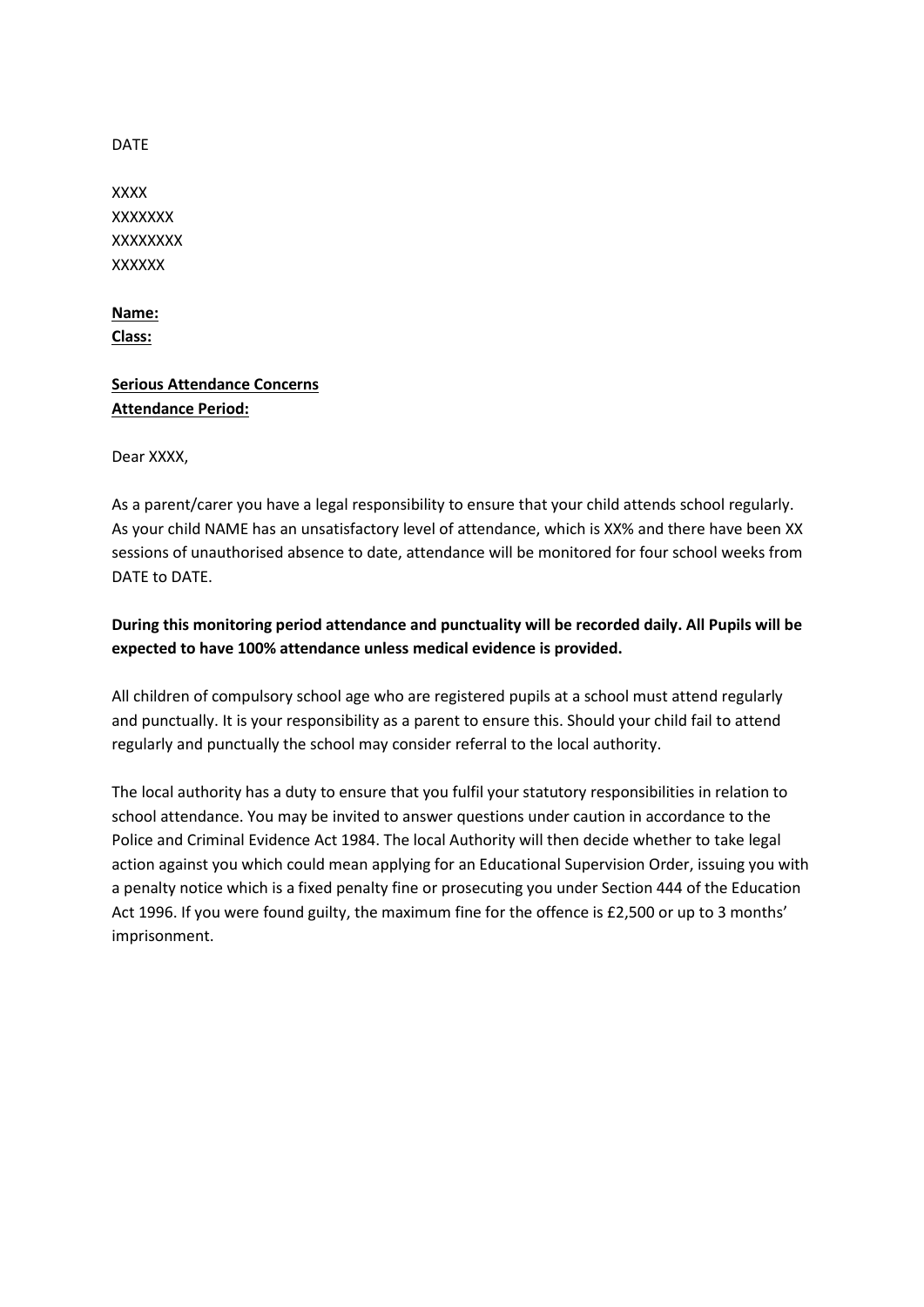If your child is experiencing any difficulties affecting attendance at school or you have any queries, please contact the Attendance Team on 0191 9171500, ext 290 or 291 to discuss this further.

Yours sincerely

Mr N. Holder Headteacher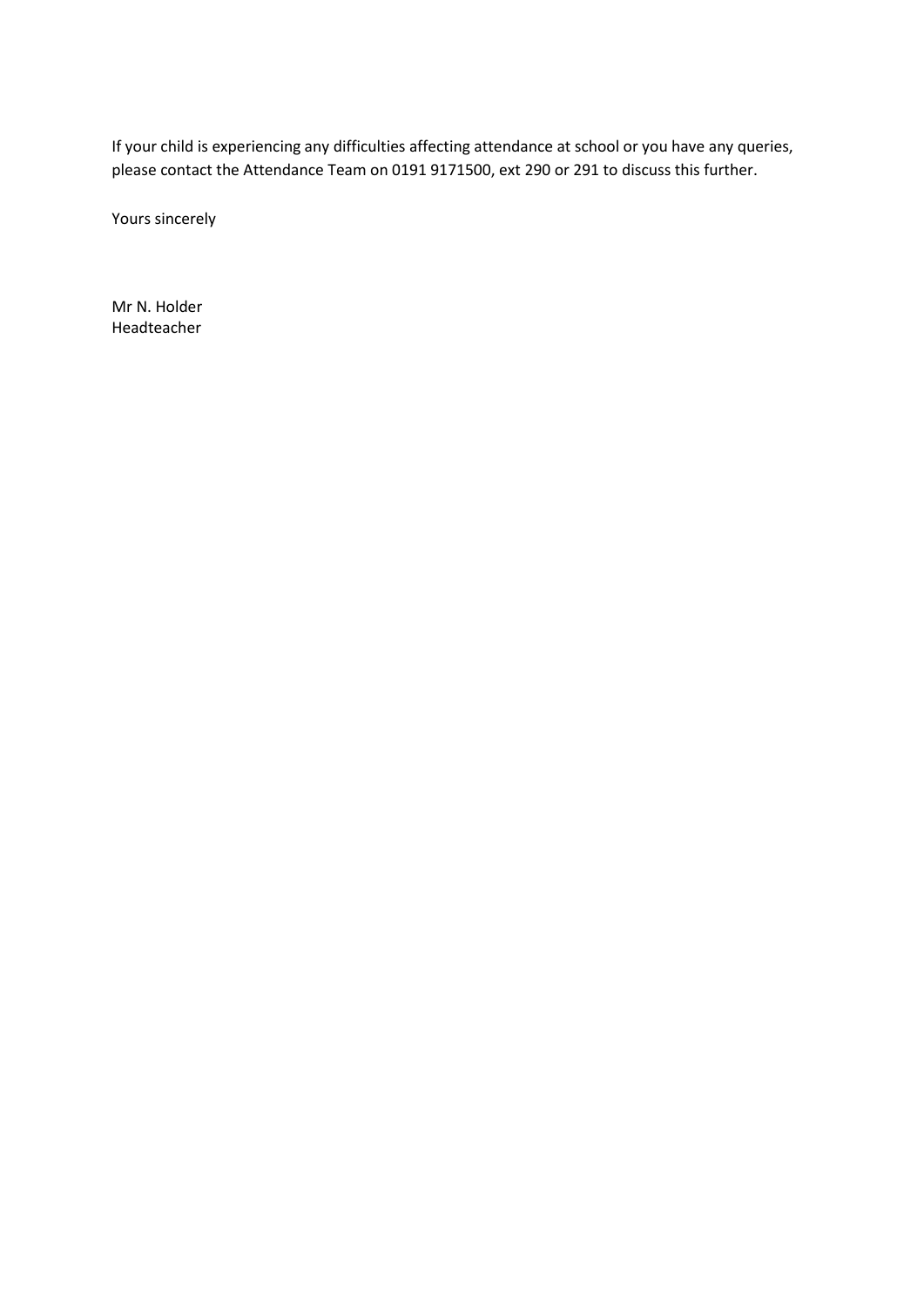# **Farringdon Community Academy**

# **Attendance Action Plan**

| <b>Name of Child:</b> |                              |
|-----------------------|------------------------------|
| <b>Address:</b>       |                              |
| <b>Name of</b>        |                              |
| Parent/Carer:         |                              |
| Name of school:       | Farringdon Community Academy |

| <b>Current Attendance:</b> |  |
|----------------------------|--|
| Date:                      |  |

| <b>Target Attendance:</b> |  |
|---------------------------|--|
| <b>Monitoring period:</b> |  |

| <b>Additional</b> |  |  |
|-------------------|--|--|
| information:      |  |  |
|                   |  |  |
|                   |  |  |
|                   |  |  |
|                   |  |  |

| Signature on      |              | <b>Parent/Carer</b> |  |
|-------------------|--------------|---------------------|--|
| behalf of school: |              | Signature:          |  |
| Name:             | Mr N. Holder | Name:               |  |
| Date:             | 13/01/2022   | Date:               |  |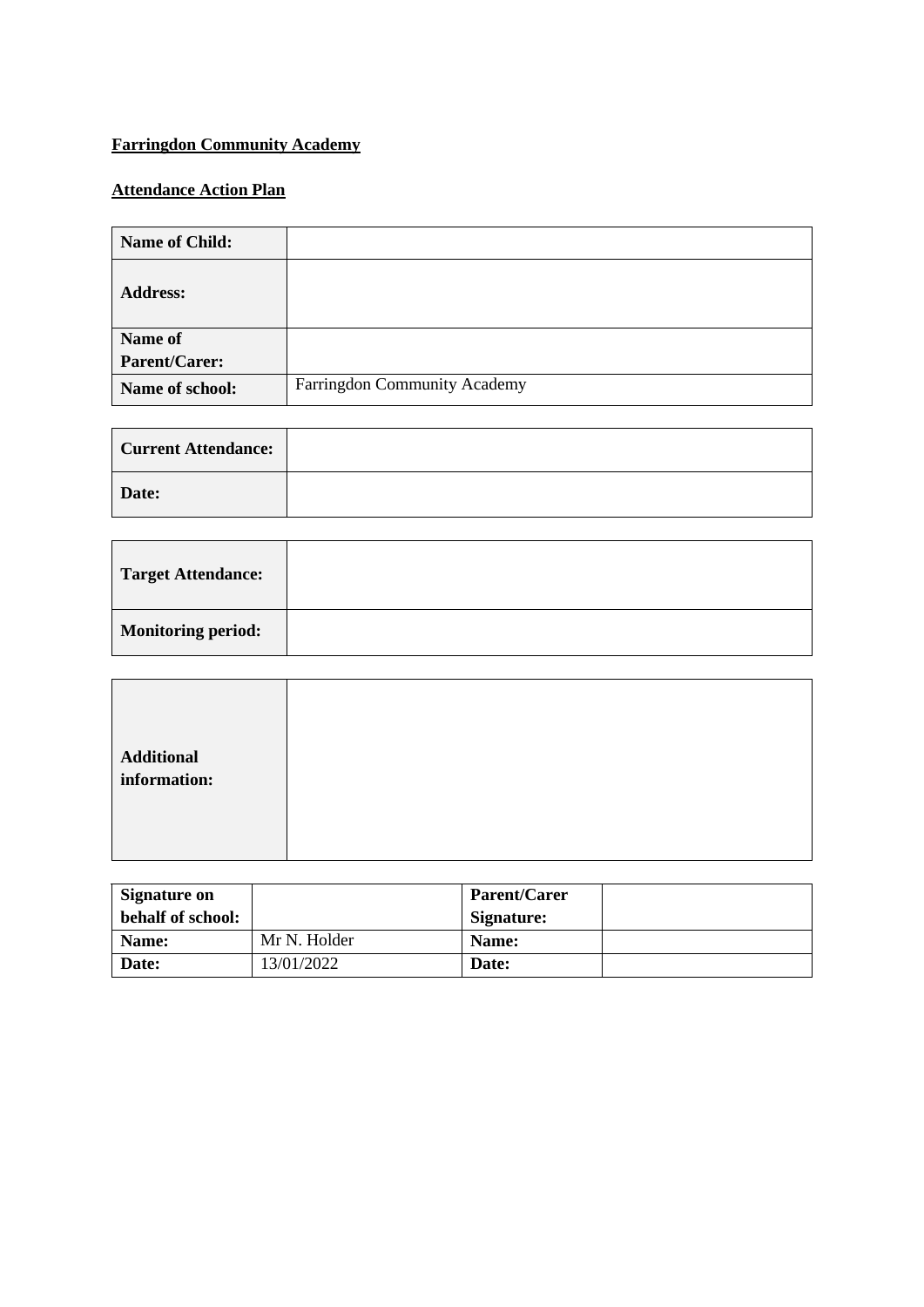| <b>Parent Feedback form: Ongoing Attendance Concerns</b>                                         |                                     |
|--------------------------------------------------------------------------------------------------|-------------------------------------|
| Name of Pupil:                                                                                   | Class:                              |
|                                                                                                  |                                     |
|                                                                                                  |                                     |
| Comments: (Please advise of any further details regarding the absence of your child from school. |                                     |
| This information will help to review your child's current attendance.)                           |                                     |
|                                                                                                  |                                     |
|                                                                                                  |                                     |
|                                                                                                  |                                     |
|                                                                                                  |                                     |
|                                                                                                  |                                     |
|                                                                                                  |                                     |
|                                                                                                  |                                     |
|                                                                                                  |                                     |
|                                                                                                  |                                     |
|                                                                                                  |                                     |
|                                                                                                  |                                     |
|                                                                                                  |                                     |
|                                                                                                  |                                     |
|                                                                                                  |                                     |
|                                                                                                  |                                     |
|                                                                                                  |                                     |
|                                                                                                  |                                     |
|                                                                                                  |                                     |
|                                                                                                  |                                     |
|                                                                                                  |                                     |
| Would you like a follow up call from school?                                                     | Y/N                                 |
| (please state best time available)                                                               |                                     |
|                                                                                                  |                                     |
| <b>Name of Parent/Carer:</b>                                                                     |                                     |
| Date:                                                                                            |                                     |
|                                                                                                  |                                     |
| <b>Contact Details:</b>                                                                          | <b>Farringdon Community Academy</b> |

Please complete and return this form to the school office.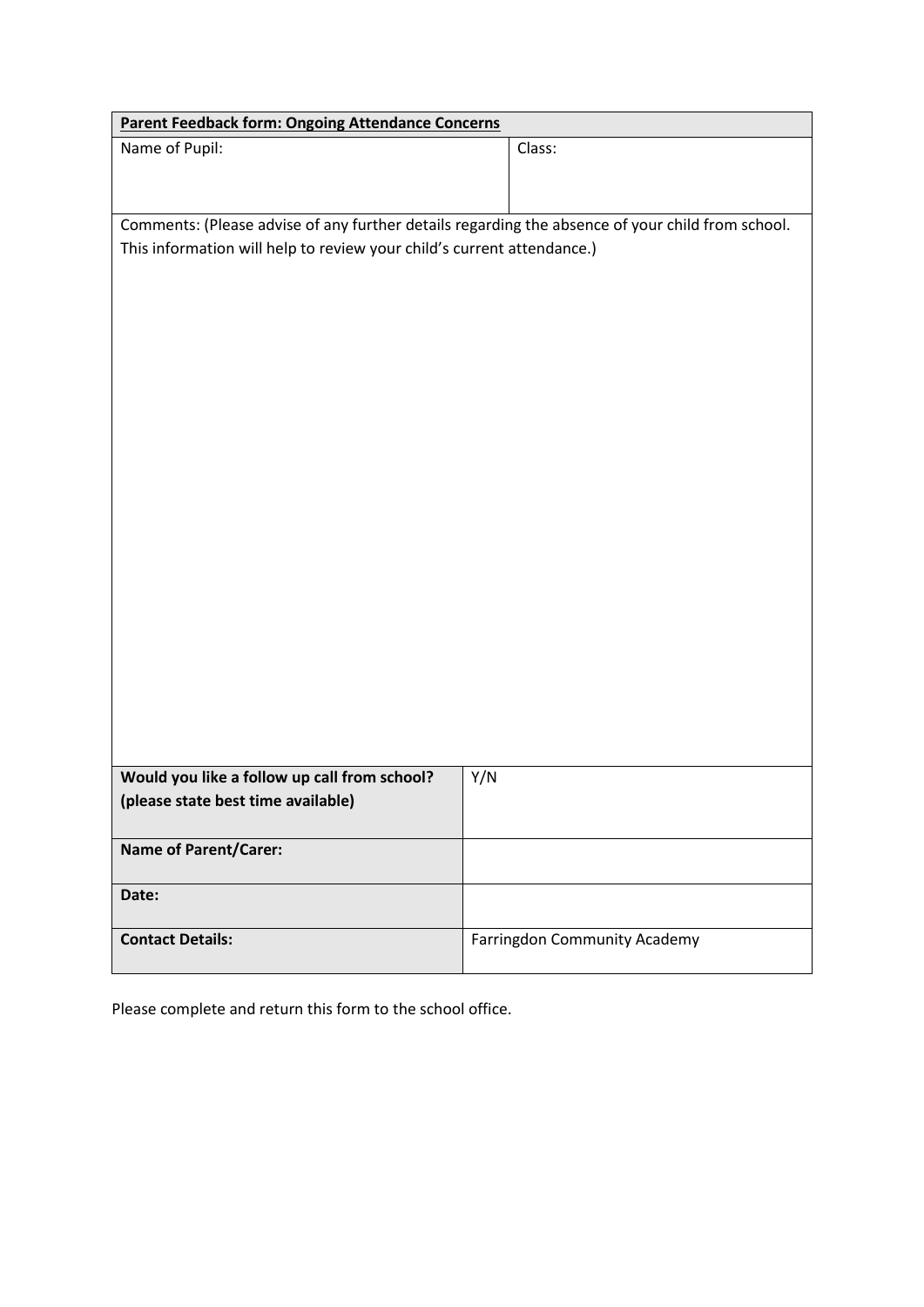#### **Appendix D**

Referral Letter

DATE

**XXXXX XXXXXXX** XXXXXXXX **XXXXXX** 

Dear

#### **RE: REFERRAL TO THE LOCAL AUTHORITY ATTENDANCE TEAM**

As you are aware under the 1996 Education Act, all parents are required to ensure that a child of compulsory school age receives efficient full-time education suitable to their age, ability, aptitude and any special education needs they may have. It is with extreme disappointment that I must contact you once again about NAME's attendance. We have for some time tried to support you to improve NAME's attendance in accordance with our school policy by way of letters, telephone contact, Meetings etc.

Unfortunately, NAME's school attendance is still causing concern. At the date of writing NAME's attendance is XX% and has attended school on XXX occasions out of a possible XXX when the school was open for instruction under the Education Pupil Registration Regulations 2006; XX of these absences were considered to be unauthorised. As we have explained to you in the past a parent can offer an explanation for their child's absence but the law clearly states that it is the Head teacher's decision as to whether it is felt the explanation offered by a parent for an absence is justified. Our [Attendance Policy](http://www.whitewaysprimary.co.uk/downloadfile/5543271?open=true) outlines the procedures for dealing with a pupil's absence and is available to parents via the school website.

As NAME's attendance has not improved I have no other alternative but to refer this matter to the Local Authority's Attendance Team. This Team has a statutory duty to investigate matters of ongoing poor school attendance and to consider formal statutory action.

Under Section 444 of the Education Act 1996, a criminal offence is committed if a registered pupil does not attend school regularly. The Attendance Service can issue a Penalty Notice to parents if a child has missed 20 or more sessions without permission from the school, the Local Authority Attendance Team can also instigate criminal proceedings against you in the Magistrates Court under section 444 of the Education Act 1996.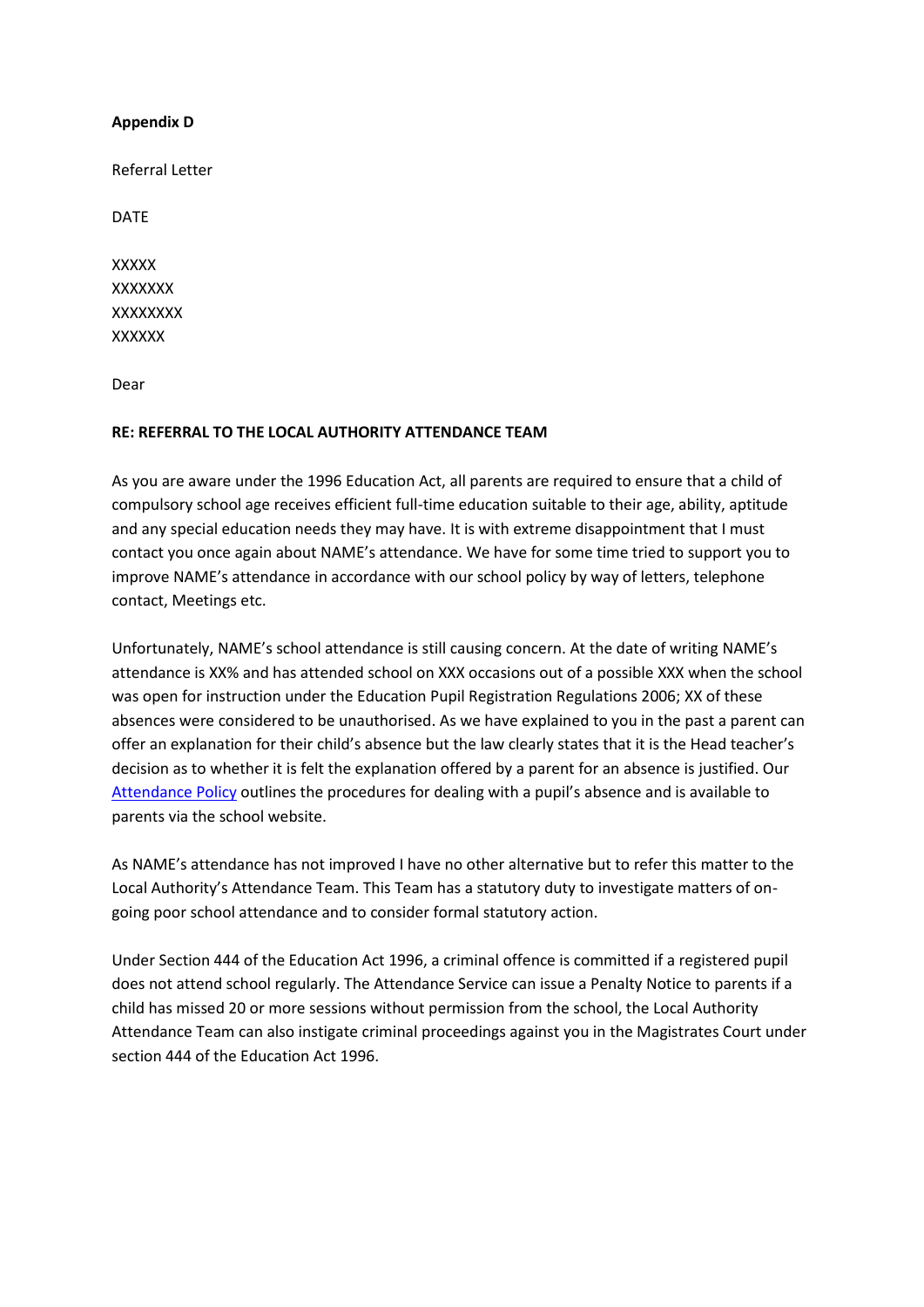I would strongly recommend you cooperate and work with the Local Authority Attendance Service to prevent the need for legal action. If you wish to discuss the content of this letter further, please contact the Attendance Team on 0191 9171500, ext 290 or 291.

Yours sincerely

Mr N. Holder Headteacher